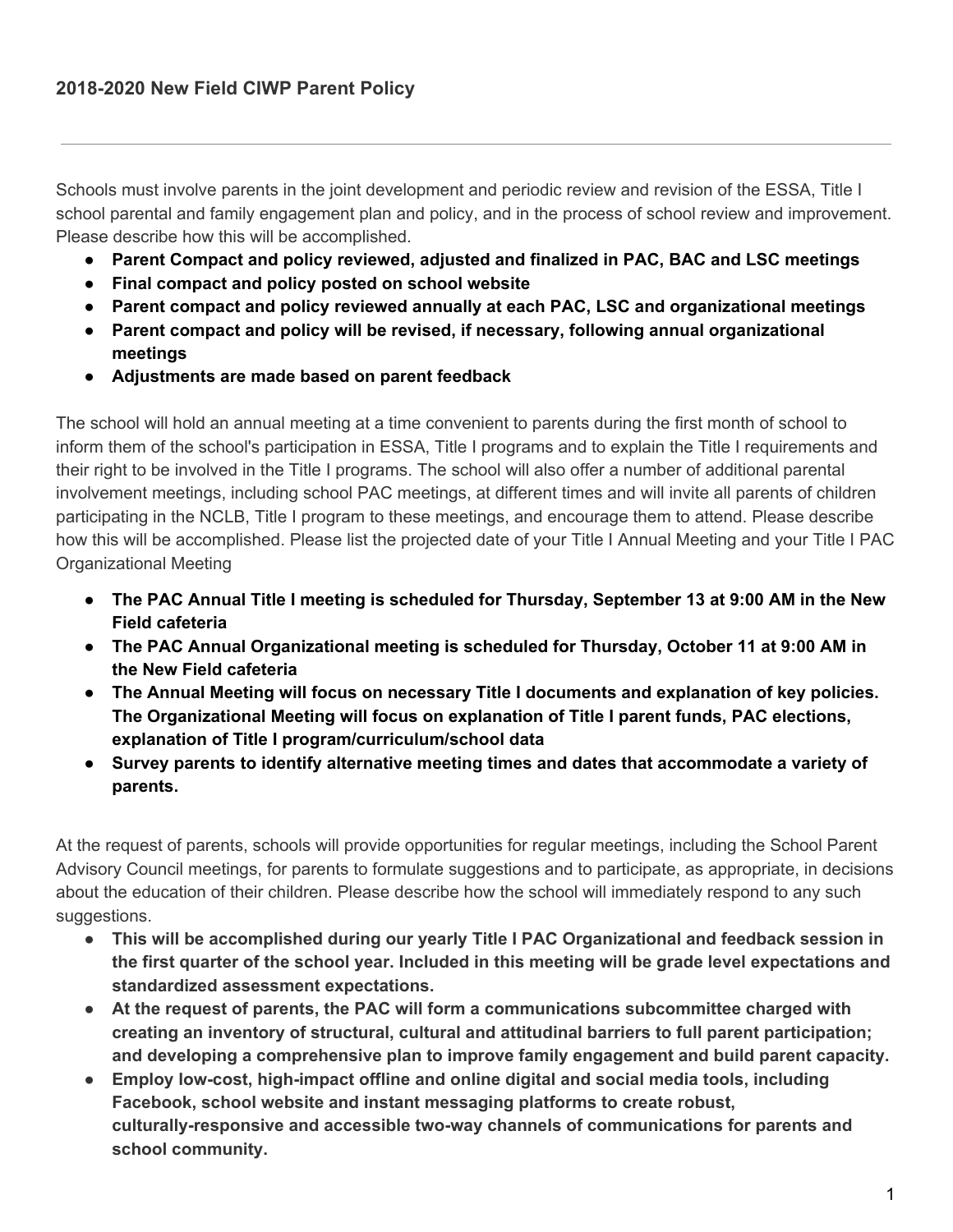Schools will provide parents a report of their child's performance on the State assessment in at least math, language arts and reading. Please describe how this will be accomplished.

- **● Parents will receive their child's results on the following exams:**
	- **○ NWEA Reading and Math (beginning of year, middle of year, end of year)**
	- **○ BAS (beginning of year, middle of year, end of year) reading assessment data**
	- **○ ACCESS for English Learners, results from previous school year in fall of current school year**
	- **○ PARCC for third and fourth grade students (whenever possible)**
- **● Parents will also receive school-wide results through the annual State of the School presentation and via the CPS School Report Card. School will provide information to parents that explains each assessment.**
- **● One PAC and BAC meeting each year is dedicated to explaining the assessment policies, methodologies, test structure and methods to prepare for testing success and how it works within the inclusive model at New Field.**

Schools will provide parents timely notice when their child has been assigned to, or taught by, a teacher who is not "highly qualified," as defined in the Title I Final Regulations, for at least four (4) consecutive weeks. Please describe how this will be accomplished.

• All teachers are highly qualified at New Field. Letters are sent home to parents if, for whatever **reason, a teacher is not highly qualified.**

Schools will assist parents of participating NCLB Title I children in understanding: the state's academic content standards; the state's student academic achievement standards; the state and local academic assessments including alternate assessments; the requirements of Title I, Part A; how to monitor their child's progress; and how to work with educators. Please describe how this will be accomplished.

- **● During Open House in September, parent-teacher conferences, and specific needs based conferences, teachers will explain both the expectations and assessment results to parents. This will include how parents can support their child at home.**
- **● PAC and/or BAC meetings focus on building parent understanding of grade level expectations, assessments, and inclusive practices. PAC and BAC meetings regularly enlist parents in developing and implementing strategies for meeting grade level expectations at home.**

Schools will provide information, resources, materials and training, including literacy training and technology, as appropriate, to assist parents in working with their children to improve their academic achievement, and to encourage increased parental involvement. Please describe how this will be accomplished.

- **● Parents will be able to participate in ESL and computer classes (at Sullivan High School Chicago Public Library, Howard Area Community Center, Centro Romero).**
- **● Parents will have access to onsite courses such as free GED or ESL programming**
- **● Parents have access to literacy, skills-based, occupational and academic programming offered through Parent University at Sullivan High School**
- **● Parents will also have access to computers and printer in the Parent Room. Take steps to increase parental awareness and use of this resource.**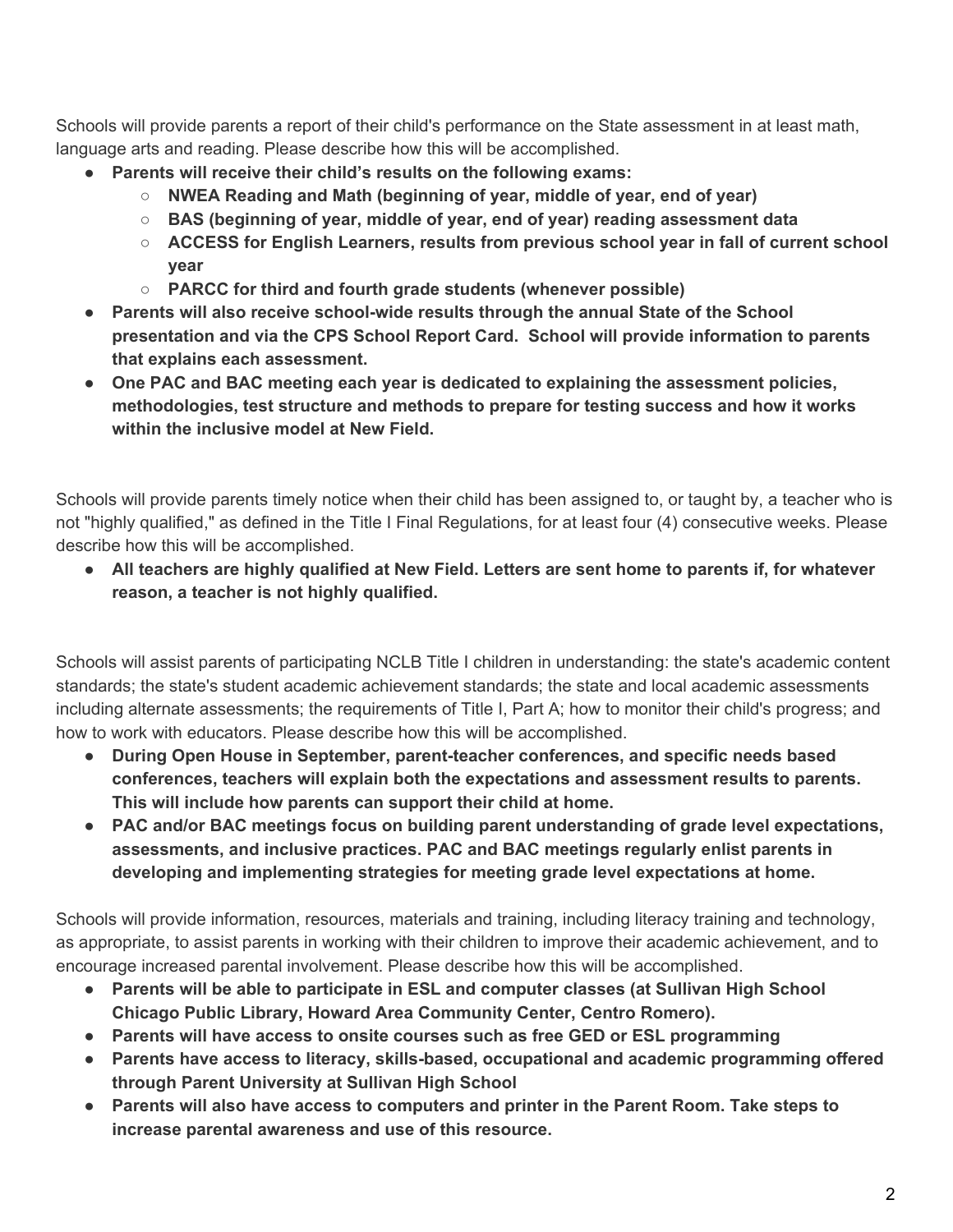- **● There will be a minimum of one PAC and BAC teacher-led, workshop-based meeting that focuses on strategies for supporting student growth in literacy and math at home.**
- **● A minimum of one PAC and/or BAC meeting will focus on opportunities after 4th grade at Eugene Field as well as other options within the district..**
- **● A minimum of one PAC and/or BAC meeting will focus on supporting New Field's Social Emotional Learning, Cultural Competence and Restorative Justice standards and expectations.**
- **● Parents will have access to a parent-run lending library to check out resources for supporting academic achievement and increased parent involvement .**
- **● Parents will have access to bilingual grade-level Eureka Math homework helpers through the parent-run lending library.**
- **● Parents will have access to online supports and will have opportunities to receive training for programs such as Compass Learning, Parent Portal, Class Dojo, Raz Kids, Brain Pop Jr and more. PAC will explore strategies to ensure all parents have full access and understanding of online supports.**

Schools will educate all staff in the value and utility of contributions by parents and in how to reach out to, communicate and work with, parents as equal partners in the education of their children and in how to implement and coordinate parent programs and build ties with parents. Please describe how this will be accomplished.

- **● Monthly and special PAC and BAC meetings are promoted by staff and announced to the community through handouts and across digital channels.**
- **New Field staff will create a list of volunteer opportunities throughout the building. List will be sent out to parents and promoted by staff. Parents will be able to sign up for a variety of volunteer opportunities.**
- **Create an ongoing dialogue between parents and staff in order to better understand what parent engagement means. Identify specific parent volunteer opportunities.**
- **Training and Professional Development time to build school-wide teacher-staff investment in supporting meaningful and robust parent engagement.**

Schools will, to the extent feasible and appropriate, coordinate and integrate parent programs and activities with Head Start, Reading First, Early Reading First involvement, Even Start, Home Instruction Programs for Preschool Youngsters, the Parents as Teachers Program, public preschool, and other programs, to further encourage and support parents in more fully participating in their children's education. Please describe how this will be accomplished.

- **● Pre K parent meetings and Pre K parent workshops will encourage parent participation and increase parent capacity.**
- **● The PAC together with the BAC will schedule a minimum of one meeting focused on programs and activities relevant to early education parents.**

Schools will ensure that information related to the school and parent programs, meetings, and other activities is sent to parents in understandable and uniform formats, including language. Please describe how this will be accomplished.

**● All communication to parents is sent in English,Spanish including a reminder that the school will endeavor to provide translation of all communication to parents into other high incidence languages.**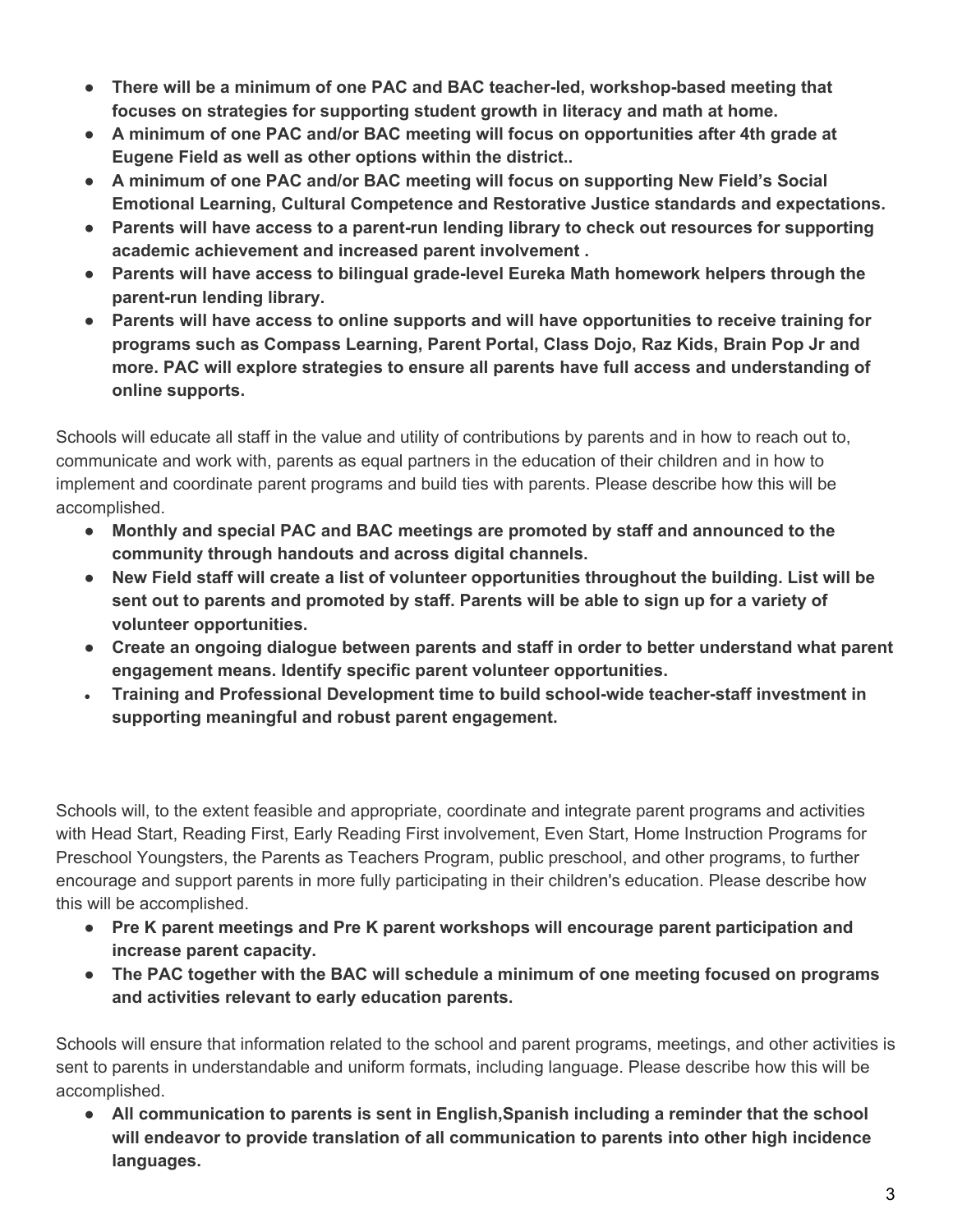- **● All communication to parents is sent with as much notice as possible in multiple channels both online and offline.**
- All meetings will be conducted in English and Spanish. We will work to add support for all high **incidence languages.**
- **● Newcomer parents will have access to translators or telephonic translation during report card pick up.**
- **● Important school documents such as the parent handbook, promotion policies, Healthy Student Market notices, parent/teacher conference notifications and more will be translated into high incidence languages**
- **● Parents are encouraged to request assistance with language needs.**
- **● Publicize the availability of translation services and explore other avenues for meaningful, two-way communication for all parents.**

## **Policy Implementation Activities**

The LSC will approve the school improvement plan and monitor the CIWP.

In the CIWP, the school identifies current parental involvement practices and outlines activities related to expanding parent partnership programs.

The school will coordinate the parent involvement programs identified in the CIWP.

The school will evaluate the parent involvement policy for effectiveness and make improvements as necessary.

## **2018-2010 New Field CIWP Parent Compact**

The school will provide high-quality curriculum and instruction in a supportive and effective learning environment that enables the participating student to meet the State's student academic achievement standards. Describe how the school will provide high-quality curriculum and instruction in a supportive environment. (Restate the school mission.)

## **We challenge our students to achieve their highest potential**

**We teach our students to communicate their learning in a variety of ways. We commit to being respectful, responsible, and collaborative.**

**We develop independent, lifelong learners and socially responsible citizens.**

The school will hold parent-teacher conferences. Describe the kinds of parent-teacher conferences that will be held and the dates on which they are scheduled.

- **● We will hold our Parent-Teacher Conferences in November and April.**
- **● Parents will be informed of the event through our monthly calendar, website, facebook and robocalls**
- **● Teachers will discuss grade level expectations, assessments, and students' social/emotional well-being.**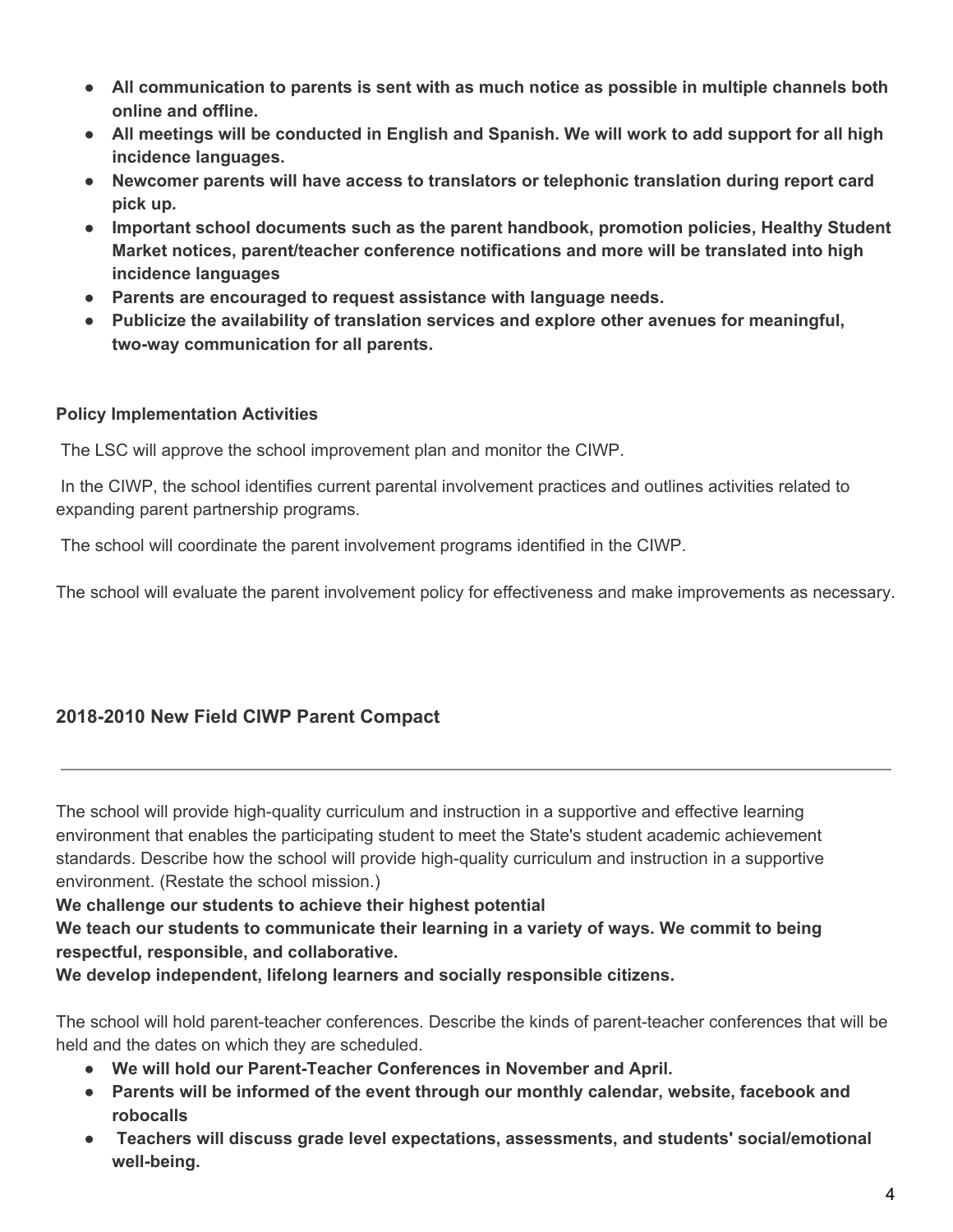The school will provide parents with frequent reports on their children's progress. Describe when and how the school will provide reports to parents.

- **● Pre Kindergarten students will receive reports of how their child is doing with Teaching Strategies Gold report.**
- **● Kindergarten parents will receive math and literacy snapshot.**
- **● 1st-4th grade parents will receive mid-quarter progress reports at 5 week march of each grading period.**
- **● Students not making adequate progress will receive notification of MTSS (multi-tiered systems of support) Tier 2 or 3 interventions**
- **● The school will also send out NWEA (beginning of year, middle of year, end of year) reports, BAS (beginning of year, middle of year, end of year) reports, ACCESS reports (when possible), PARCC (when possible). Parents will also be instructed how to access the Parent Portal.**

The school will provide parents access to staff. Describe when, where and how staff will be available for consultations with parents.

**● Staff are usually available between 8:15am-8:45am and 3:45-4:00 PM Monday through Friday to meet with parents. Other times may be during teacher preparation periods.**

The school will provide parents opportunities to volunteer and participate in their children's classes. Describe how and when parents may volunteer, participate, and observe classroom activities.

- **● Parents will be provided opportunities to volunteer within the classroom and outside the classroom.**
- **● Schedule a minimum of one PAC and/or BAC meeting to explore parent volunteer opportunities and strategies.**
- **● All parents are invited to volunteer during the school day.**
- **● Staff will create a list of volunteer opportunities and send out to parents to sign up.**
- **● The school will attempt to bring an agency to the school that can provide fingerprint test.**

The parents will support their children's learning. Describe how the parents will assist learning (i.e. monitoring attendance, homework completion).

- **● Parents will be made aware of homework by the teacher and the monthly grade level newsletters.**
- **● Teachers are encouraged to engage in an ongoing, two-way conversation about homework policy and the needs of their children.**
- **● The school will send out reminders regarding attendance policies, parents will receive 5/10 day absence letters as well as attendance "nudge" letters. Parents will monitor attendance to ensure student attendance stays at or above 95%.**
- **● Parents will be trained to effectively monitor homework and attendance via Classroom Dojo and/or Parent Portal**
- **● Workshops will be provided for parents on ways to support their child's academic needs.**

The parents will participate in decisions relating to the education of their children. Describe when, where and how parents will consult with the school.

**● The principal and assistant principal are available daily with parents.**